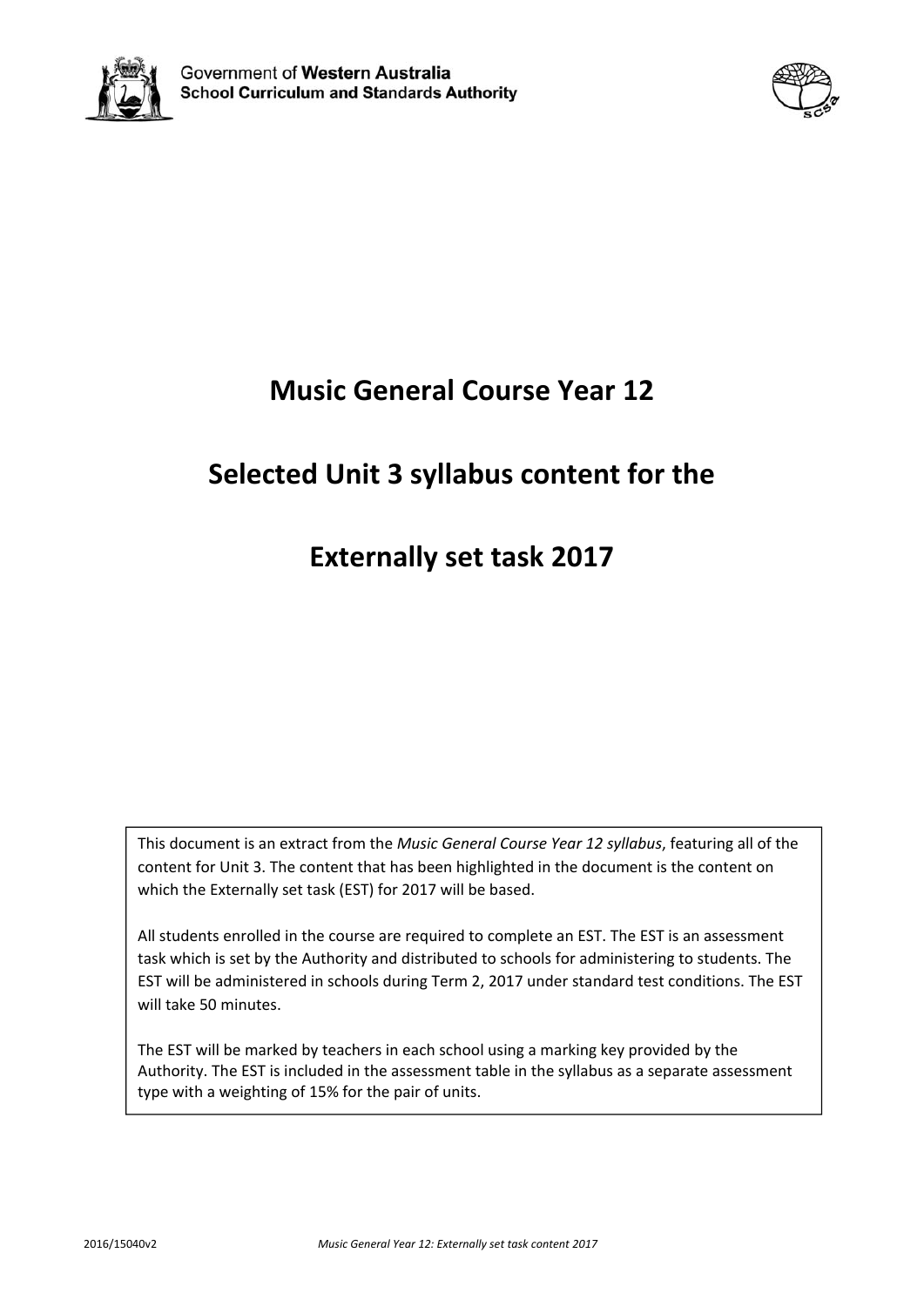# Unit 3

# Unit description

In this unit, students develop their skills, knowledge and understanding to listen to, compose, perform and analyse music. They develop aural and music literacy skills and learn how the elements of music can be applied when performing, composing and responding to music. Students learn about how music is created and performed, analysing musical works and exploring how social, cultural and historical factors shape music in the specific context selected for study.

Students develop skills, confidence and stylistic awareness to engage in music making as performers and audience members both individually and collaboratively.

## Suggested contexts

The selected context becomes the vehicle or framework through which the unit content is delivered. Suggested contexts could include Western Art Music, Jazz, Contemporary Music, Music Theatre, Music for Film and Television, World and Indigenous Musics or Music Technology.

## Unit content

An understanding of the Year 11 content is assumed knowledge for students in Year 12. It is recommended that students studying Unit 3 and Unit 4 have completed Unit 1 and Unit 2.

This unit includes the knowledge, understandings and skills described below.

## **Aural and theory**

### **Practical vocal exercises**

sight-singing using examples based on the aural skills outlined in this unit.

### **Rhythm and duration**

simple metres for dictations, imitations, call and responses and discrepancies

 $\frac{2}{4}$ ,  $\frac{3}{4}$ ,  $\frac{4}{4}$  or  $\overline{C}$ 

- compound metres for dictations, imitations, call and responses and discrepancies  $\frac{6}{2}$
- simple metre rhythms for dictations, imitations, call and responses and discrepancies derived from , ,, ,, ,
- simple metre rests for dictations, imitations, call and responses and discrepancies

$$
=,-, \xi^*, \xi, \gamma
$$

 subdivisions of the crotchet beat in simple metres for dictations, imitations, call and responses and discrepancies

|  |  |  | $\begin{bmatrix} 1 & 1 \\ 1 & 1 \end{bmatrix}, \begin{bmatrix} 1 & 1 \\ 1 & 1 \end{bmatrix}, \begin{bmatrix} 1 & 1 \\ 1 & 1 \end{bmatrix}, \begin{bmatrix} 1 & 1 \\ 1 & 1 \end{bmatrix}, \begin{bmatrix} 1 & 1 \\ 1 & 1 \end{bmatrix}, \begin{bmatrix} 1 & 1 \\ 1 & 1 \end{bmatrix}, \begin{bmatrix} 1 & 1 \\ 1 & 1 \end{bmatrix}, \begin{bmatrix} 1 & 1 \\ 1 & 1 \end{bmatrix}, \begin{bmatrix} 1 & 1 \\ 1 & 1 \end{bmatrix}, \begin{bmatrix} 1 & 1 \\ $ |  |
|--|--|--|-----------------------------------------------------------------------------------------------------------------------------------------------------------------------------------------------------------------------------------------------------------------------------------------------------------------------------------------------------------------------------------------------------------------------------------------------------------|--|
|  |  |  |                                                                                                                                                                                                                                                                                                                                                                                                                                                           |  |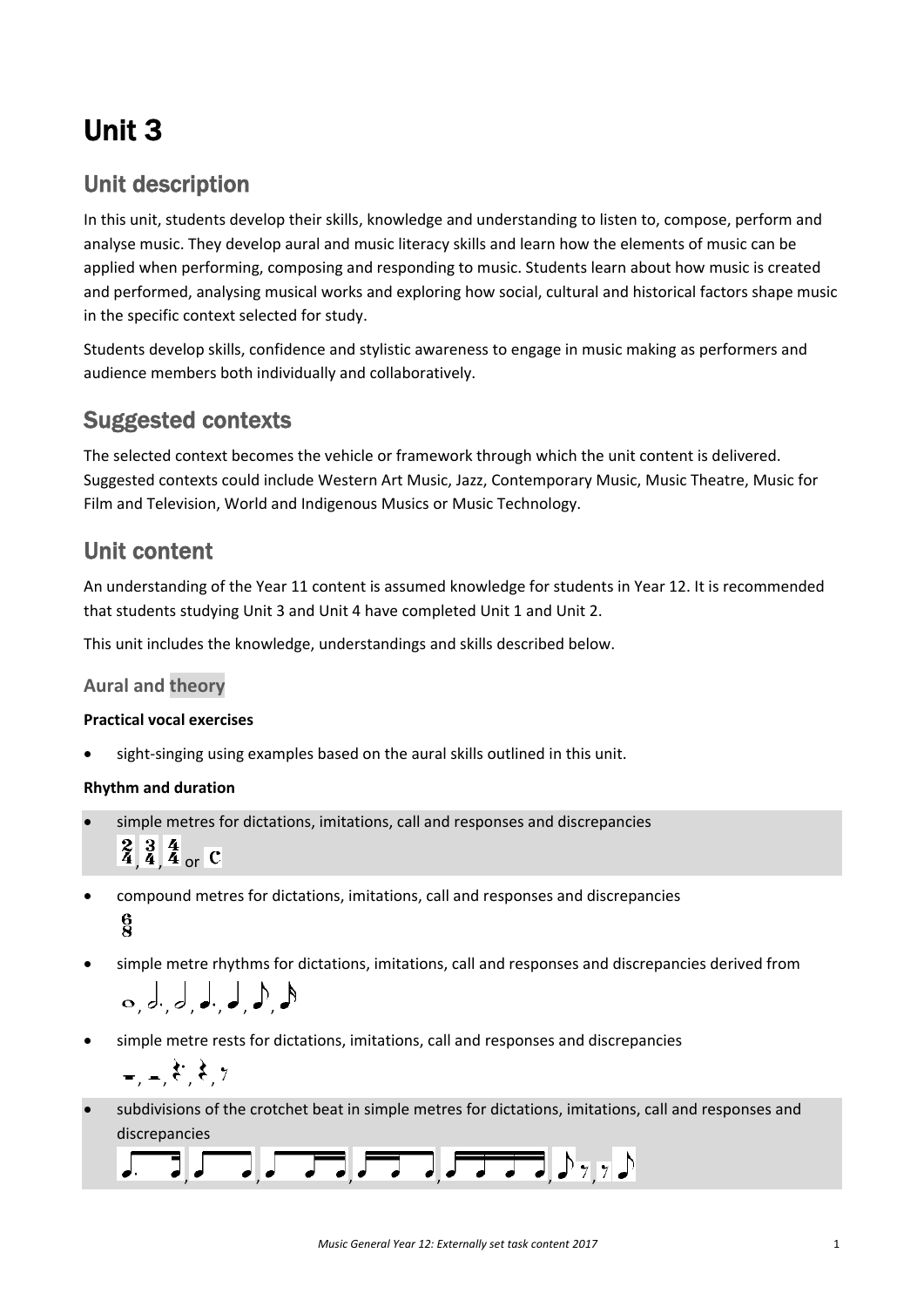- compound metre rhythms for dictations, imitations, call and responses and discrepancies derived from  $\downarrow$ ,  $\downarrow$ ,  $\downarrow$ ,  $\uparrow$
- compound metre rests for dictations, imitations, call and responses and discrepancies

 $\zeta$   $\zeta$   $\gamma$ 

 subdivisions of the dotted crotchet beat in compound metres for dictations, imitations, call and responses and discrepancies



- anacrusis/upbeat/pick‐up
- ostinato/riff
- ties
- correct grouping of rhythms and rests within the bar
- rhythmic dictation
	- $-4-8$  bars
- rhythmic discrepancies
	- rhythm (including time signature)
	- at least two rhythmic discrepancies in a short musical example.

#### **Pitch – melody, harmony and tonality**

- scales
	- **treble and bass clef, ascending and descending**
	- **EXEX** key signatures up to two sharps and two flats
	- major, major pentatonic, minor pentatonic, natural minor, harmonic minor
- intervals
	- diatonic, melodic and harmonic, ascending, within an octave
		- o major, minor, perfect
- melodic dictation
	- 4–8 bars, in treble and bass clef, starting note and rhythm may be given
	- key signatures up to two sharps and two flats
- pitch discrepancies
	- at least two pitch discrepancies in a short musical example
- tonal qualities
	- **specific to scales listed**
- modulation
	- **to the relative major or minor**
	- to the dominant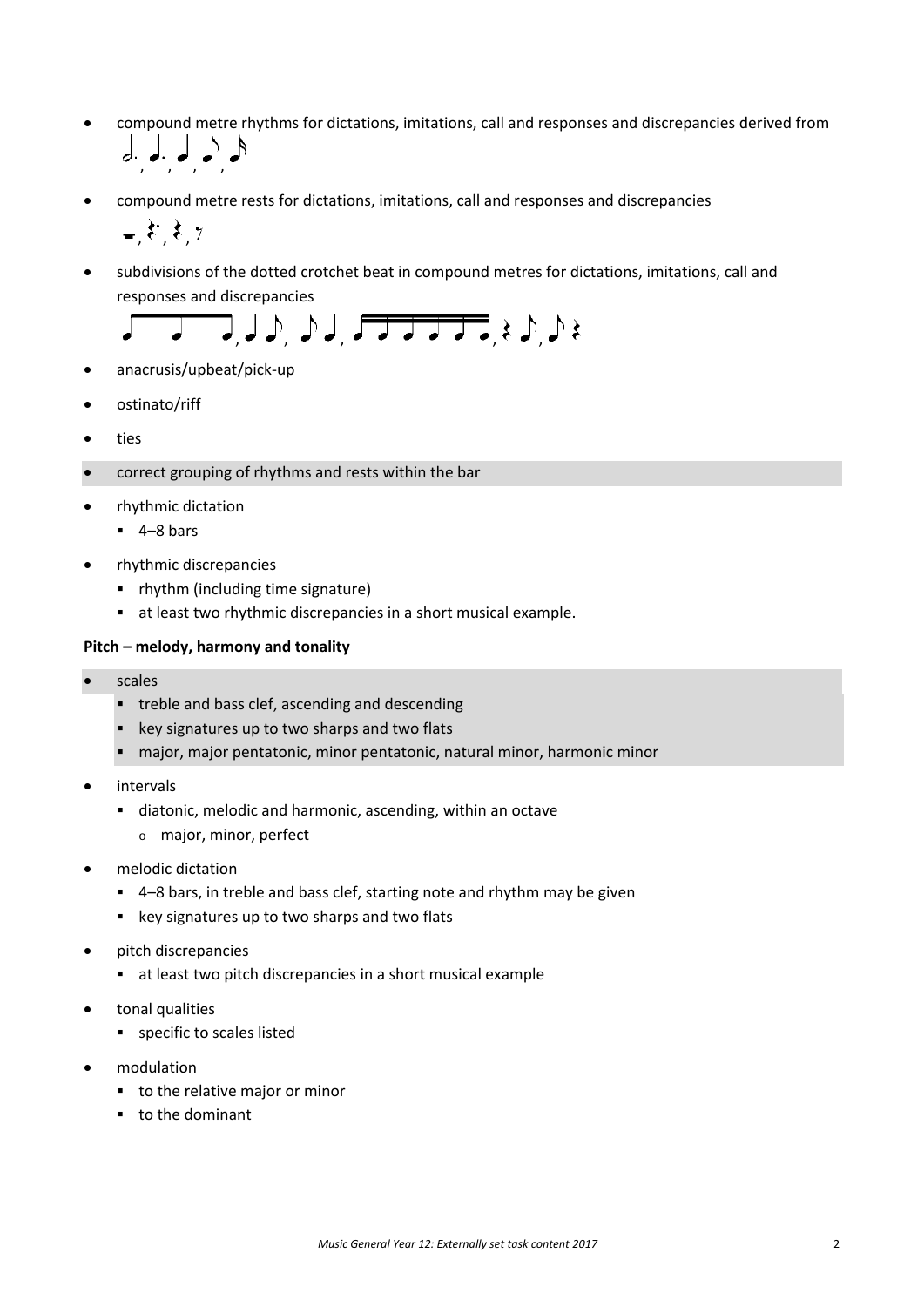- chords
	- **EXECT:** key signatures up to two sharps and two flats
	- **•** root position
		- <sup>o</sup> major, minor, dominant 7th
	- **primary triads**
- chord progressions
	- up to 4 bars, key signatures up to two sharps and two flats in major keys only
	- Roman numerals and chord names where appropriate
		- o Roman numerals
			- major: I, IV, V,  $V^7$  and vi
			- minor: i, iv, V and  $V^7$
		- $\circ$  chord names (as shown in C tonalities)
			- major: C, F, G,  $G<sup>7</sup>$  and Am
			- $-$  minor: Am, Dm, E and E<sup>7</sup>.

#### **Tempo**

- terminology/symbol for tempo (to be used in conjunction with context‐specific terminology)
	- fast (*allegro*), moderate (*moderato, andante*), slow (*adagio*).

#### **Expressive elements**

- terminology/symbol for dynamics
	- very soft/*pianissimo (pp),* soft/*piano (p),* moderately soft/*mezzo piano (mp),*  moderately loud/*mezzo forte (mf),* loud/*forte (f) ,* very loud/*fortissimo (ff)*
- terminology/symbol for changes in intensity of sound
	- *decrescendo (decresc.), diminuendo (dim.), crescendo (cresc.)*
- terminology/symbol for articulations
	- smooth and connected/*legato*, short and detached/*staccato*, accent, strong, sudden accent/ *sforzando (sfz).*

#### **Texture**

unison/single line, homophonic/melody with accompaniment, canon, polyphonic, multi-voice.

#### **Form/structure**

- forms as listed below to be studied as appropriate to selected context
	- binary/AB, ternary/ABA, AABA (popular song form), rondo/ABACA or theme and variations

#### signs/symbols

- **bar line, double bar lines, final bar line, repeat signs,**  $1<sup>st</sup>$  **and**  $2<sup>nd</sup>$  **time bars**
- pause, *coda, fine, D.C al fine, D.C al coda, dal segno*
- compositional devices
	- ostinato/riff
	- pedal
	- sequence.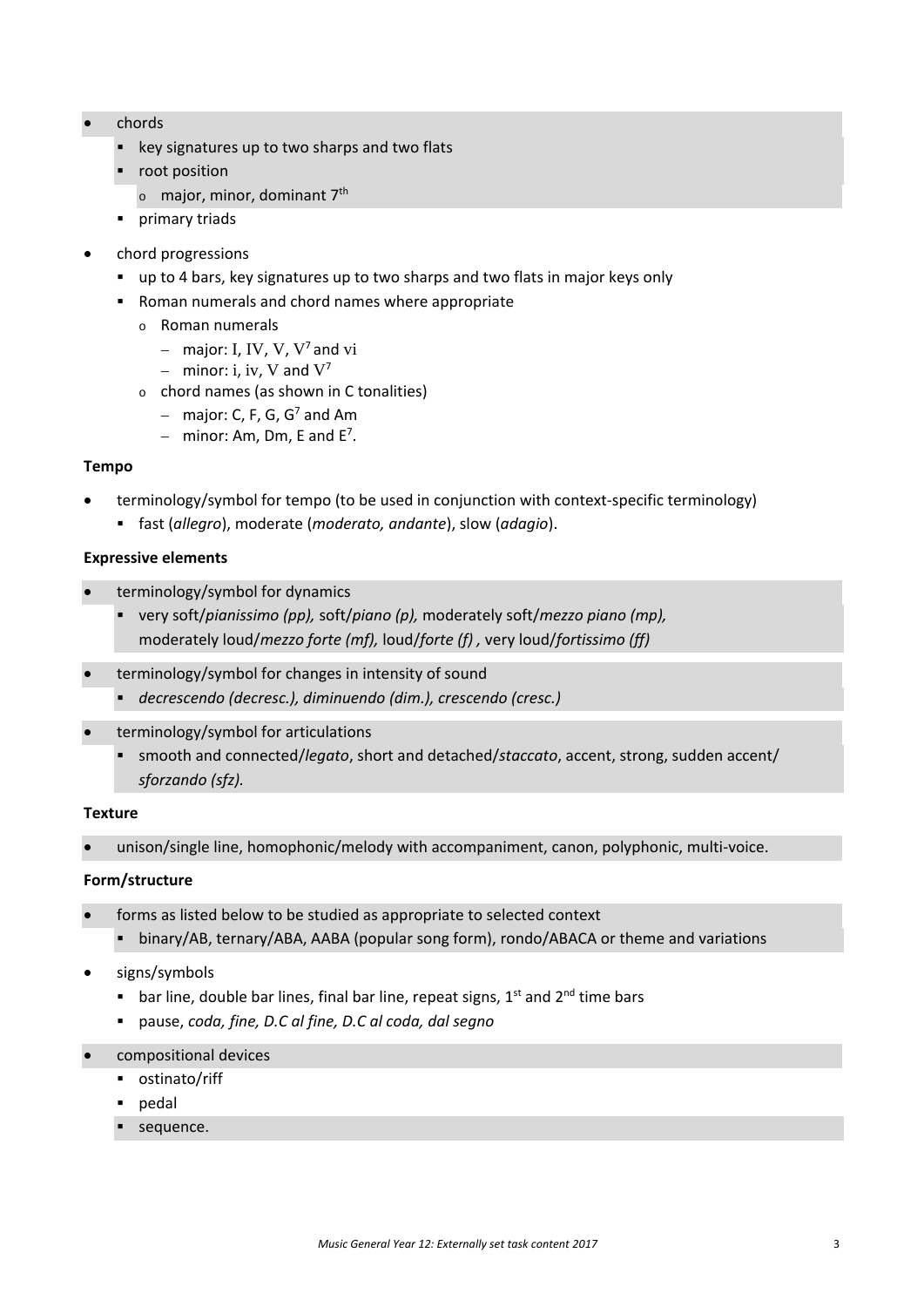#### **Timbre**

#### Instruments

- identification and description of tonal qualities
	- **string** 
		- o violin, viola, cello, double bass
	- woodwind
		- o flute, clarinet, saxophone (alto and tenor)
	- **u** brass
		- o trumpet, trombone, tuba
	- **percussion** 
		- o timpani, snare drum, bass drum, crash cymbals, suspended cymbals, triangle, tambourine, shaker, xylophone, glockenspiel, wind chimes, drum kit
	- **guitar** 
		- o acoustic guitar, electric guitar, electric bass guitar
	- **Executor** 
		- o piano, electronic piano, synthesiser
	- voice
		- o female (soprano, alto), male (tenor, bass)
	- didgeridoo, claves/clapping sticks
	- solo, group/ensemble.

#### **Aural and visual analysis**

- aural and visual analysis of music extracts related to the selected context
- identification from a short musical excerpt, the elements of music as specified in the aural and theory content
	- number of instruments and/or voices
	- type of instruments and/or voices
	- **netre**
	- genre/style/era/period
	- suitable tempo indications
	- **-** tonality
	- **textural features**
	- $form$
	- **•** rhythmic, melodic and harmonic elements
	- **suitable dynamics**
	- appropriate articulations
	- compositional devices
	- **EXECUTE:** instrumental timbres and colouristic effects.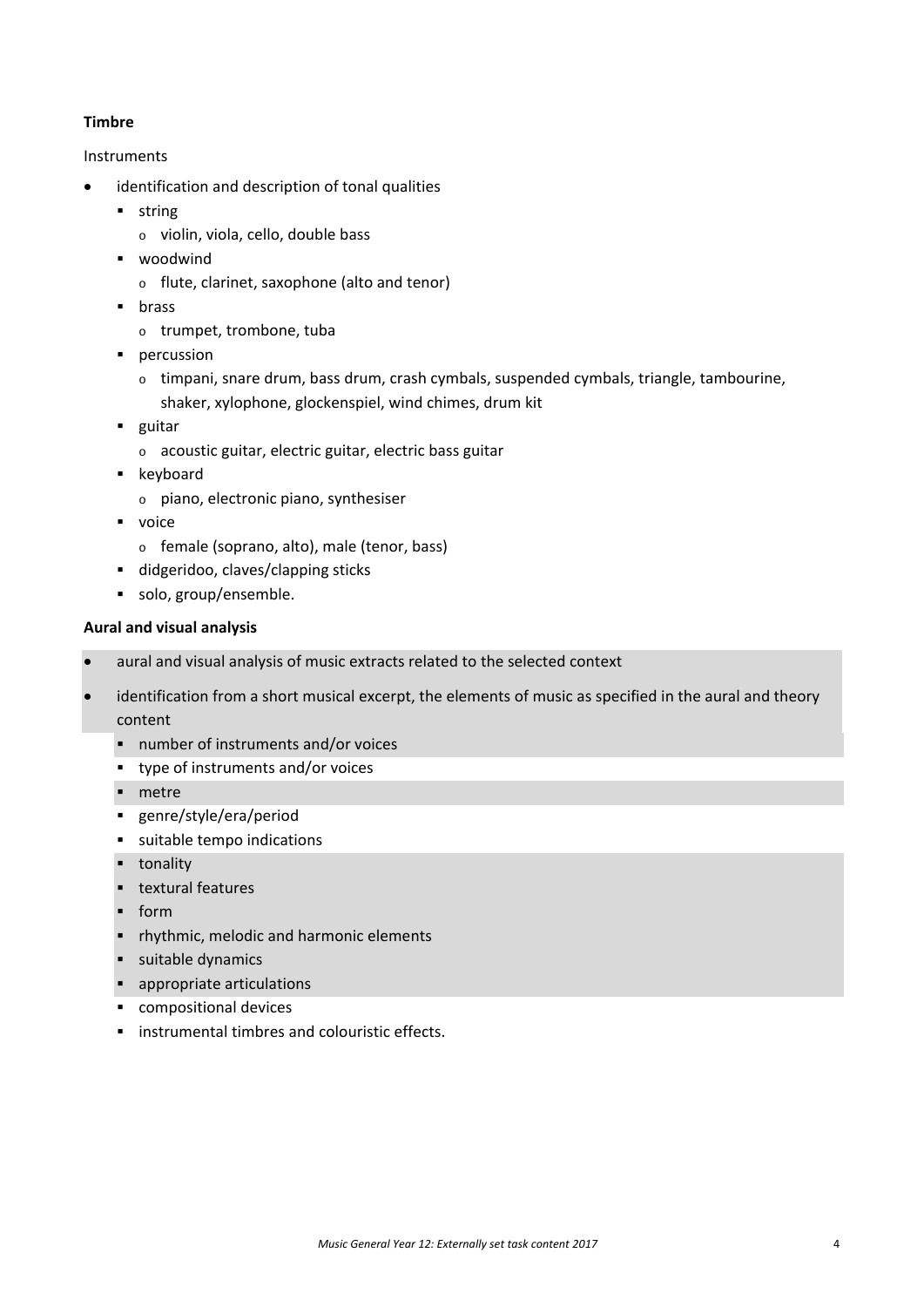#### **Additional theory**

- knowledge and function of treble and bass clef
- notes and letter names, including leger lines, in treble and bass clef
- key signatures up to and including three sharps and three flats
- accidentals
	- **sharps, flats, naturals**
- scales
	- **that** treble and bass clef, ascending and descending, key signatures up to three sharps and three flats o major pentatonic, major, natural minor, minor pentatonic, harmonic minor
- scale structure and patterns
- scale degree numbers and/or *sol‐fa* names
- intervals
	- treble and bass clef diatonic, key signatures up to three sharps and three flats, ascending and descending within an octave
		- o major, minor, perfect
- chords/chord progressions/chord analysis
	- major and minor key signatures up to three sharps and three flats
	- **treble and bass clef**
	- **•** root position (block) and arpeggios (broken)
		- $\circ$  major, minor, diminished, dominant 7<sup>th</sup>
	- **Primary triads** 
		- o root position and first inversion
	- **secondary triads**
	- **•** root position and first inversion
		- o chord vi in major keys
- accents, articulations and ornamentations



- timbre
	- **·** instrument
		- o identification, purpose, physical features
		- o where it is used
		- o how it is played
		- o description of tonal qualities
		- o playing techniques.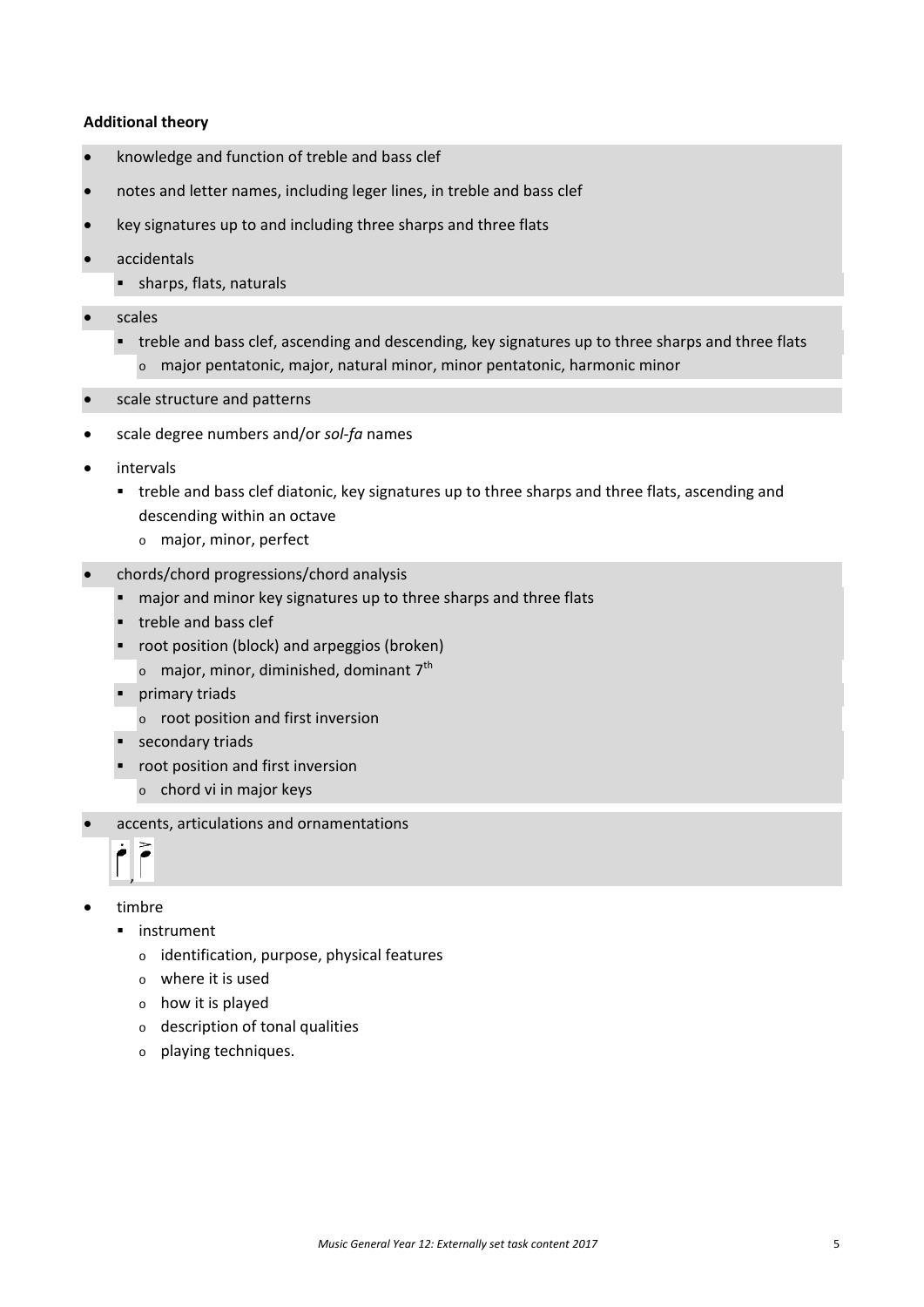### **Composing and arranging**

Compositions and arrangements based on the chosen style, encompassing the elements of music as specified in the Theory content.

#### **Melody writing**

- from a given motif
- for a given rhythmic pattern
- for a given chord structure
- for given or original lyrics.

#### **Harmonisation**

- harmonising given melodies using root position and first inversion chords
- analysing a given score comprised of up to four instruments/parts.

#### **Accompaniment writing**

- identifying and analysing different accompaniment styles
- creating an appropriate accompaniment pattern for a given or original melody.

#### **Arranging**

- arranging and transposing using treble and bass clef and B flat instruments
- identifying, analysing and realising instrumental devices and techniques for up to four instruments/voices
- creating, generating and manipulating sounds and sound qualities using available technology.

#### **Form‐based compositions**

- composing for solo voice or instrument using either binary (AB) or ternary/song form (ABA/AABA), rondo (ABACA), theme and variations or basic 12‐bar blues
- composing context/style‐specific compositions using appropriate scales, tonalities and notation.

#### **Investigation and analysis**

#### **Context**

- examination of the main characteristics and features of the context/culture, genre/style or era/period selected for study
- visual and aural analysis of representative works in the chosen context
	- at least two works must be studied, by different composers/performers, representing different stages/styles of development in the selected context
- analysis of social, cultural, economic, historic, political, technological and musical influences.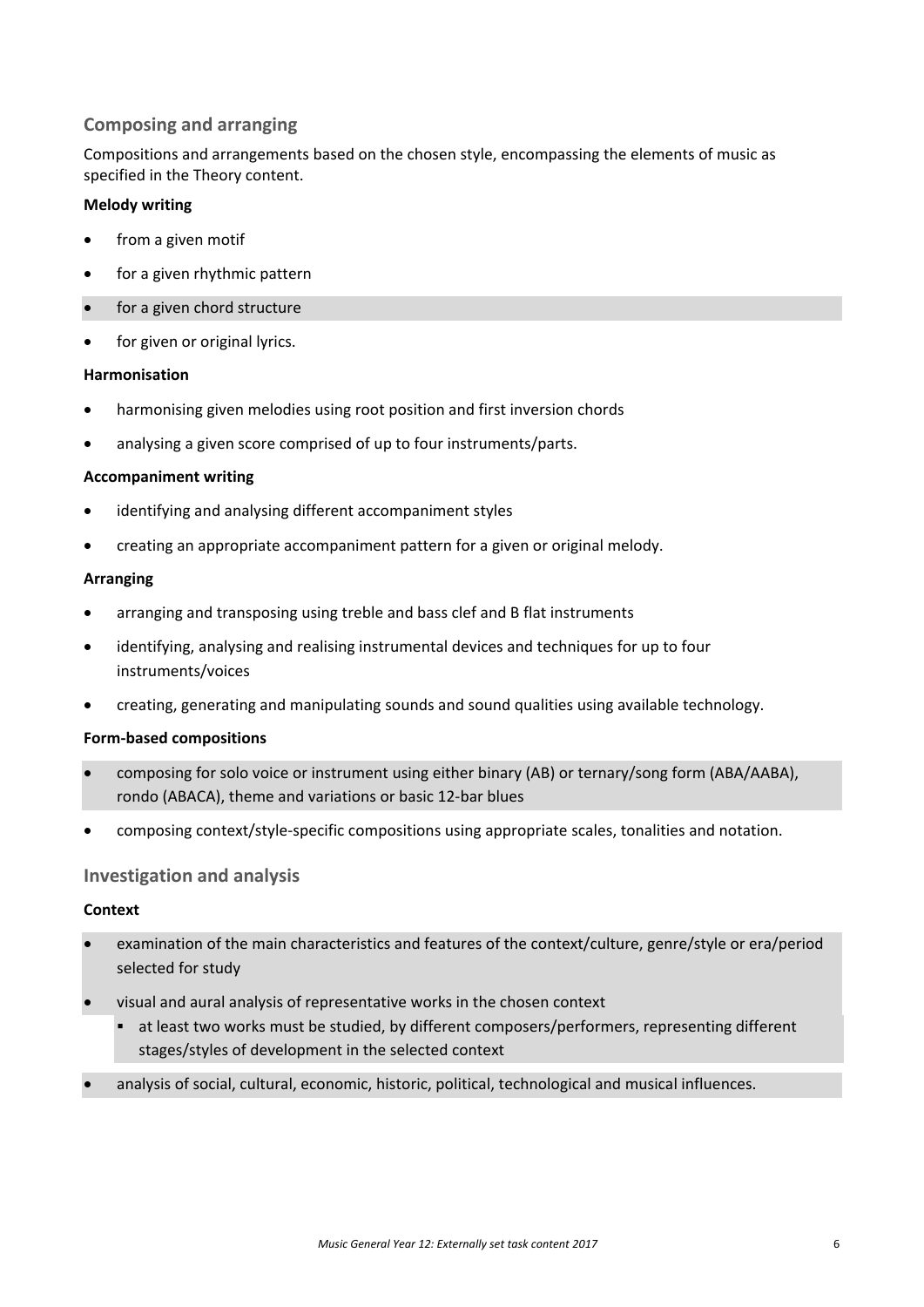#### **Composers/arrangers/performers**

- identification of prominent composers/arrangers/performers and analysis of their contributions to the development of a style/genre and context over an appropriate range of eras/periods of development
- comparisons between prominent composers/arrangers/performers of the context in the same era/period and other eras/periods of development
- influences upon prominent composers/arrangers/performers
- influential works, performances and/or recordings.

#### **Musical characteristics**

- identification and analysis of important and defining musical characteristics and compositional techniques
- instrumentation/orchestration, instrumental/vocal techniques appropriate to the context
- stylistic/contextual characteristics and performance conventions
- use of context‐appropriate notation and terminology.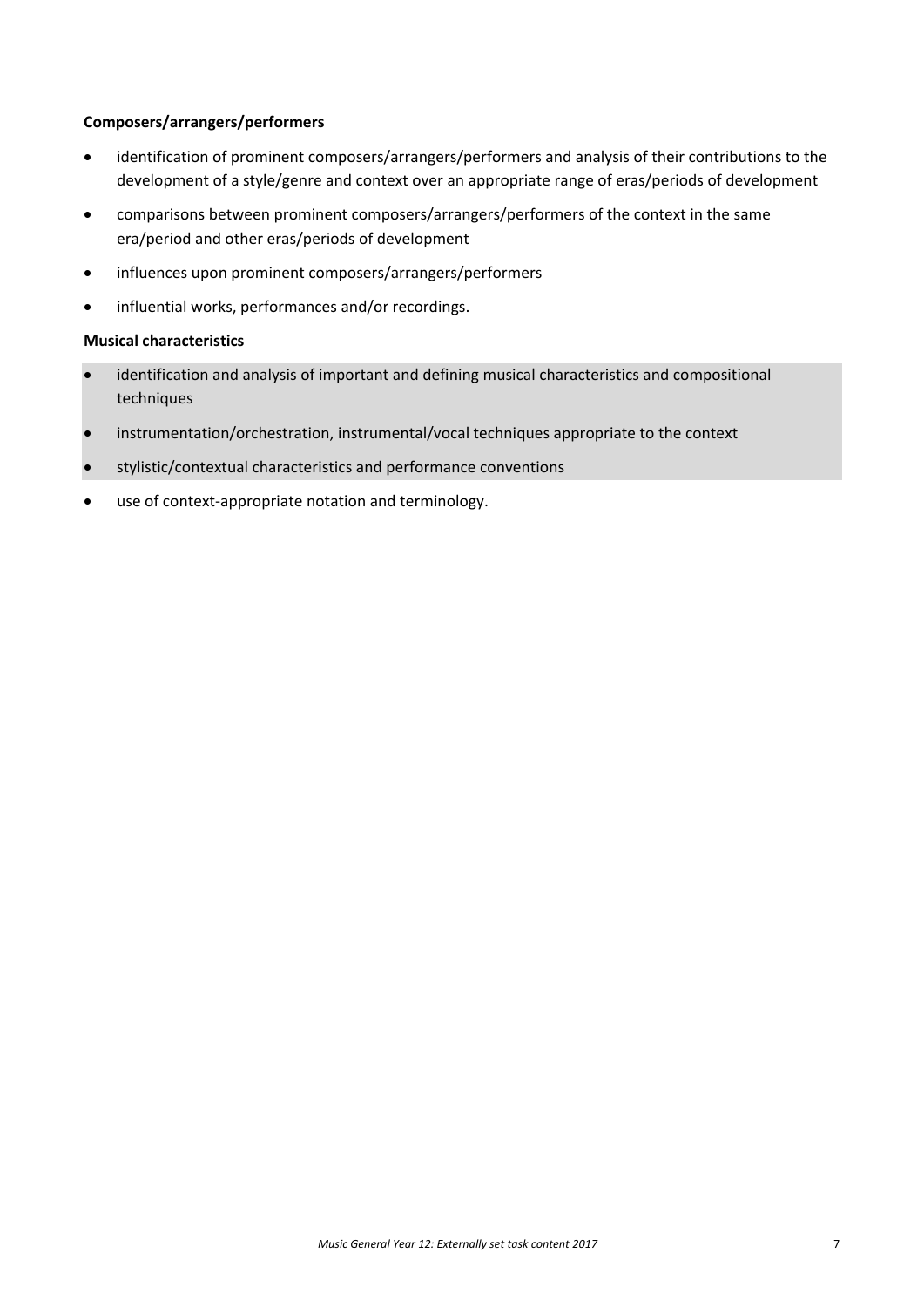## Practical component

Students can select **one** of three options to complete the practical component:

- Performance
- Composition portfolio
- Production/Practical project.

#### **Performance**

Performance assessment can be demonstrated as a soloist and/or as part of an ensemble and assessment can be completed by the classroom teacher, instrumental teacher and/or ensemble director. Students should be encouraged to participate in relevant ensembles and given regular performance opportunities to build confidence and prepare for performance assessments.

The Practical component is worth 40% of the overall school‐based assessment.

#### **Prepared repertoire (20%)**

 students will perform with technical skills and stylistic interpretation appropriate to the selected repertoire.

#### **Other performance activities (20%)**

The remaining 20% is to be distributed between at least two of the following other performance activities:

- **Technical work**
	- o skills and techniques appropriate to the chosen instrument/voice
- **Sight‐reading**
	- o performing excerpts appropriate to the chosen instrument/voice
- $\blacksquare$  Improvisation
	- o improvisation skills on chosen instrument
- **Ensemble**
	- o musical contribution
	- o rehearsal conventions
- **Playing/singing by ear**
	- o performing a musical piece which has been learnt from a recording or performance
	- o imitating musical passages played by another musician
- **Playing/singing by memory**
	- o performing learnt repertoire from memory.